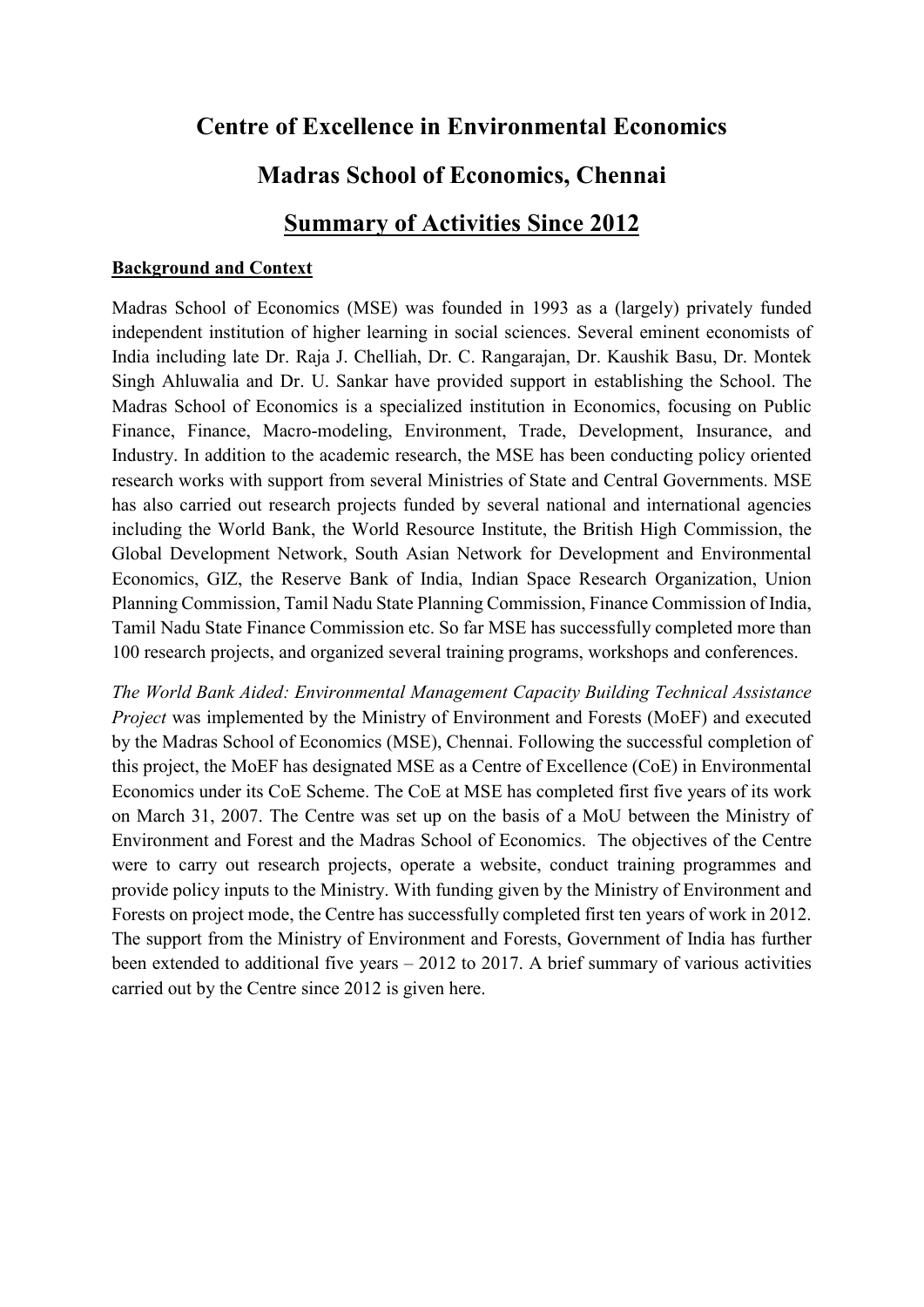### **Reports and Books**

- 1) The Centre's work in the area of eco-taxes culminated in the publication of book, "Environment and Fiscal Reforms in India", edited by D.K. Srivastava and K.S. Kavi Kumar, Sage Publications, New Delhi, 2014.
- 2) The Centre brought out a book in honour of Prof. U. Sankar titled, "Environment and Development: Essays in Honour of Dr. U. Sankar", edited by K.R. Shanmugam and K.S. Kavi Kumar, Sage Publications, New Delhi, 2016.
- 3) The Centre's work in the area of trade and environment with focus on textile sector culminated in the publication of book, "A Study of India's Textile Exports and Environmental Regulations", edited by K.S. Kavi Kumar, Springer Nature, Singapore, 2017.
- 4) The Centre brought out several reports (published as MSE Monographs) including: (i) "Green Economy – Indian Perspective" (2012); (ii) "Fiscal Instruments for Climate Friendly Industrial Development in Tamil Nadu" (2014); (iii) "Valuation of Coastal and Marine Ecosystem Services in India: Macro Assessment" (2017).
- 5) The Centre prepared the "State of Environment Report for Tamil Nadu" for the Department of Environment, Government of Tamil Nadu, 2017.
- 6) The Centre's researchers authored the report titled, "Weather Variability, Agriculture and Rural Migration: Evidence from State and District Level Migration in India", South Asian Network for Development and Environmental Economics, Kathmandu, 2014.
- 7) The Centre's researchers contributed to the report titled, "Economic Valuation of Ecosystem Services: A Case Study of Ousteri Wetland, Puducherry", The Economics of Ecosystems and Biodiversity India Initiative, GIZ India, 2016.
- 8) The Centre's researchers contributed to the report titled, "Integrated Sustainability Assessment of Bioenergy Potential in Asia: An Application of a Hybrid Approach on Trade-offs and Pathways (PIC-STRAP)", Asia-Pacific Network for Global Change Research, Kobe, 2016.
- 9) The Centre's researches carried out various other projects that include:
	- a. 'Sustainable Development Indicators for India Framework' (MoEF&CC, 2015)
	- b. 'Urbanization and Environment' (MoEF&CC, 2015)
	- c. 'Economy-wide Impact of Pollution in India' (MoEF&CC, 2016)
	- d. 'Social Cost Benefit Analysis of Bithnok Lignite Mine Project' (Neyveli Lignite Corporation Ltd., 2012)
	- e. 'Environmental Cost Benefit Analysis NTPC Dadri' (NTPC, 2012)
	- f. 'Environmental Cost Benefit Analysis NTPC Kawas' (NTPC, 2014)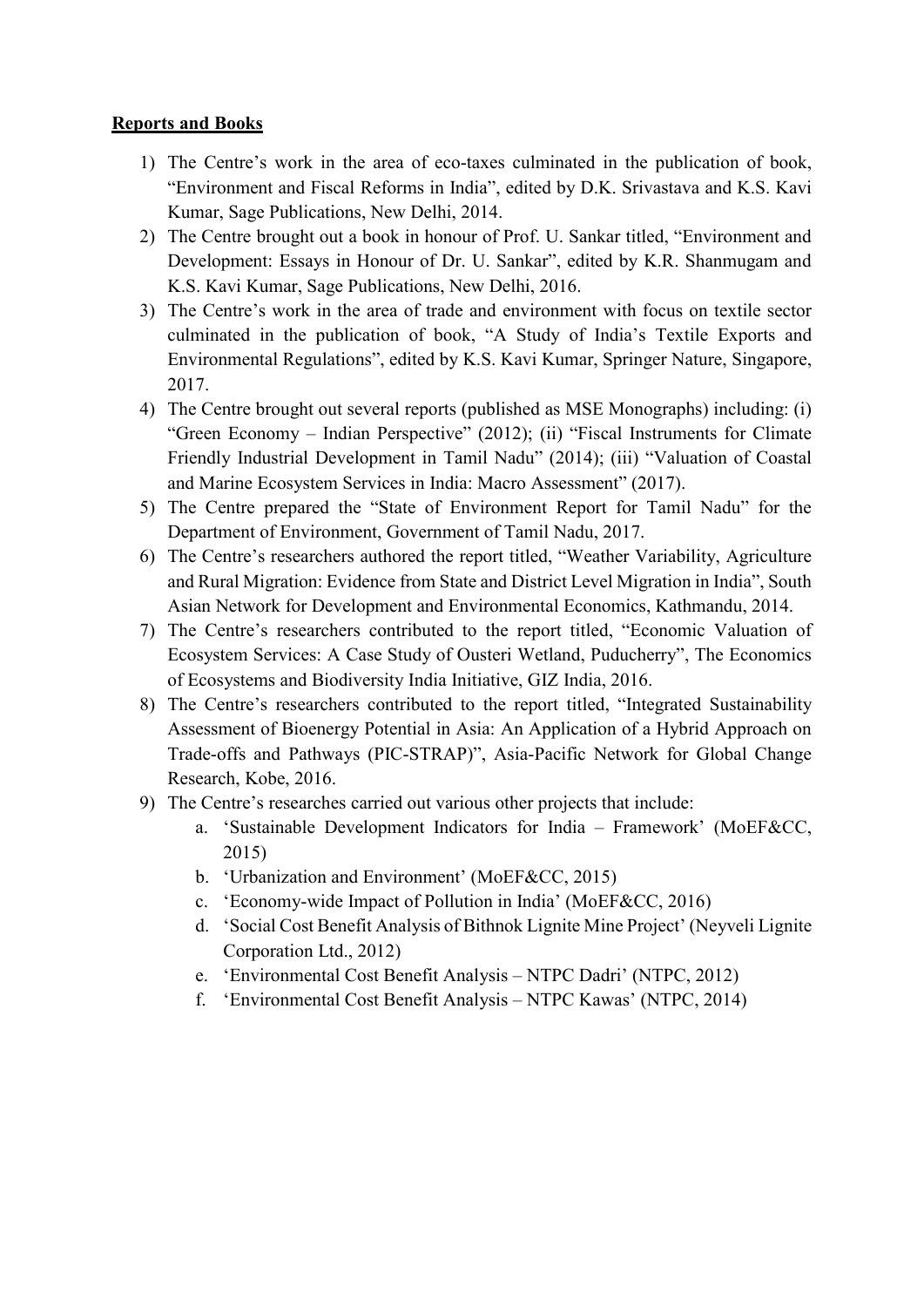

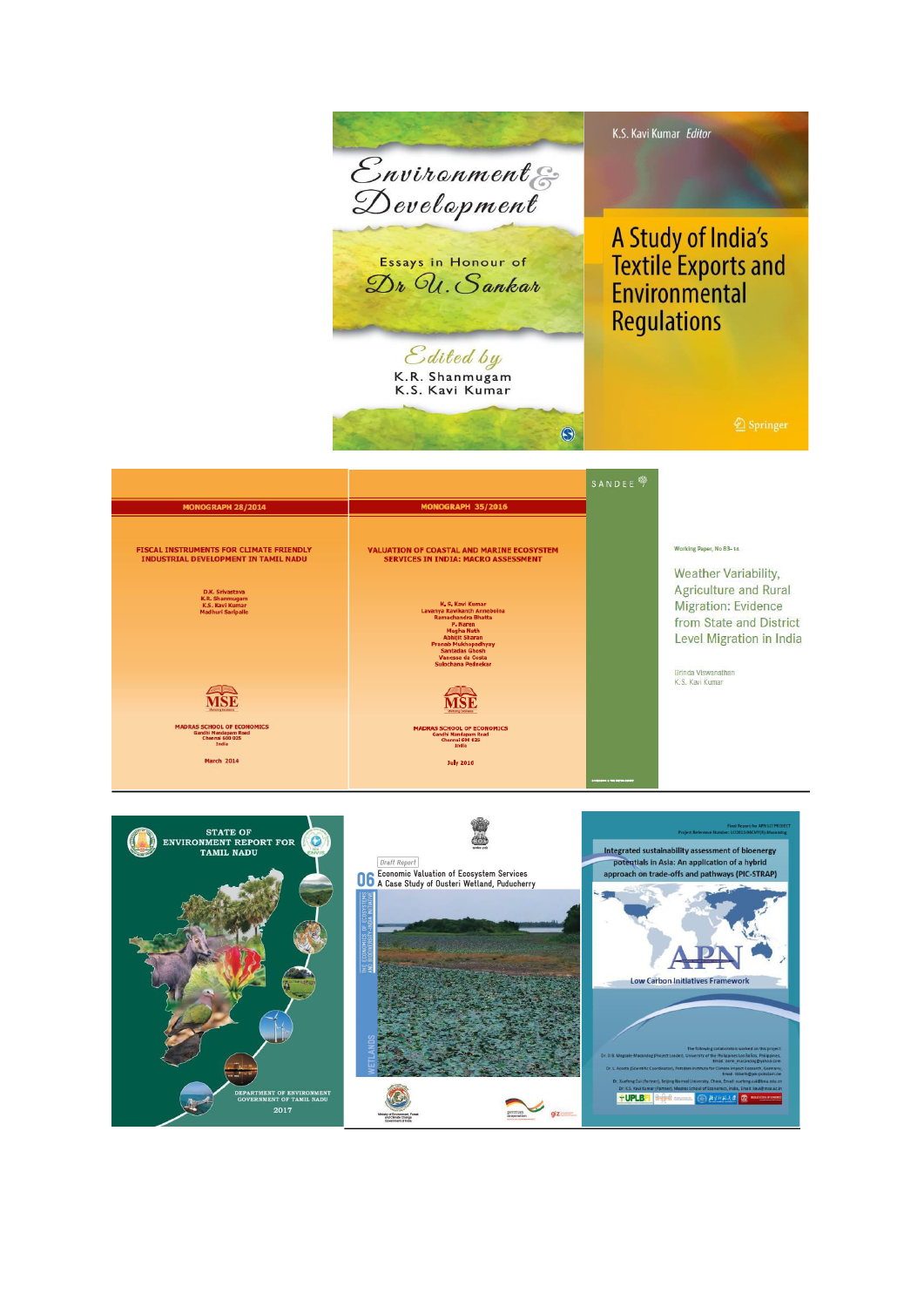### **Training Programs, Workshops, and Conferences**

- 1. The Centre organized three training programs on "Environmental Fiscal Reforms: International Experience and Relevance for India"
	- a. For Tamil Nadu and Central Government Officers at Madras School of Economics, Chennai, March 2013
	- b. For the Officers from Tripura and other North-Eastern States at Tripura University, Agartala, November 2013
	- c. For the Officers from Bihar, Odisha and West Bengal at Jadavpur University, Kolkata, November 2014
- 2. The Centre organized a series of six short-term training programs in Environmental Economics for the senior scientists and engineers of Tamil Nadu Pollution Control Board during March 2015, August 2015, October 2015, November 2015, January 2016, and February 2016.
- 3. The Centre organized a two-day conference on "The Science and Economics of the Environmental Issues: The Twain Shall Meet", during 19-20 November 2012 in collaboration with Lancaster University.
- 4. The Centre organized "National Conference on Water Security", on 22 March 2018 in collaboration with IIT-Madras.
- 5. The Centre organized a two day national workshop on, "Economic Costs of Climate Change in Rural India", during 12-13 July 2018 in collaboration with GIZ, New Delhi.
- 6. The Centre organized a conference on "Technology and Development", on 11 August 2018 in collaboration with Forum for Global Knowledge Sharing.



Training Programs on "Environmental Fiscal Reforms" @ Chennai, Agartala and Kolkata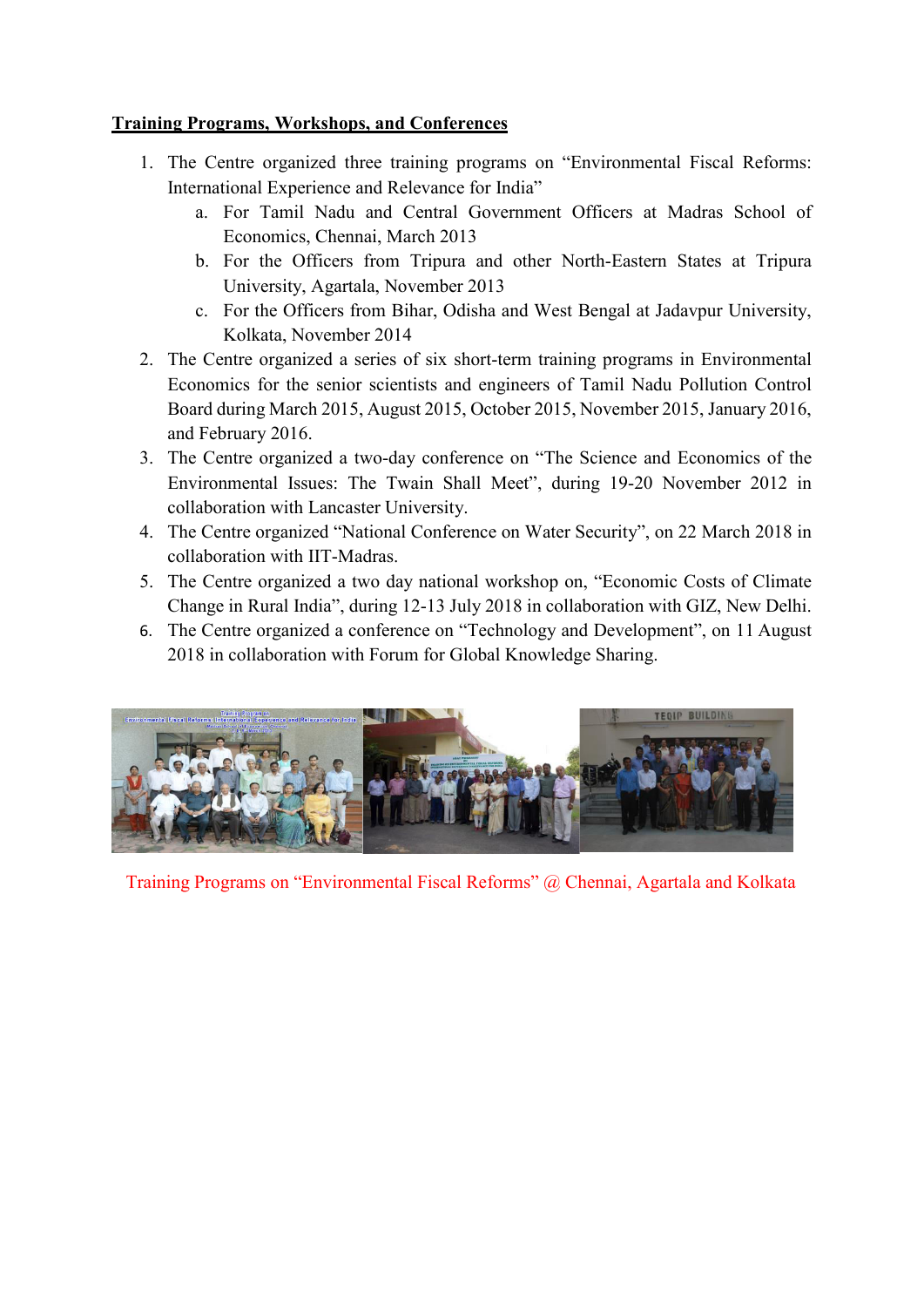

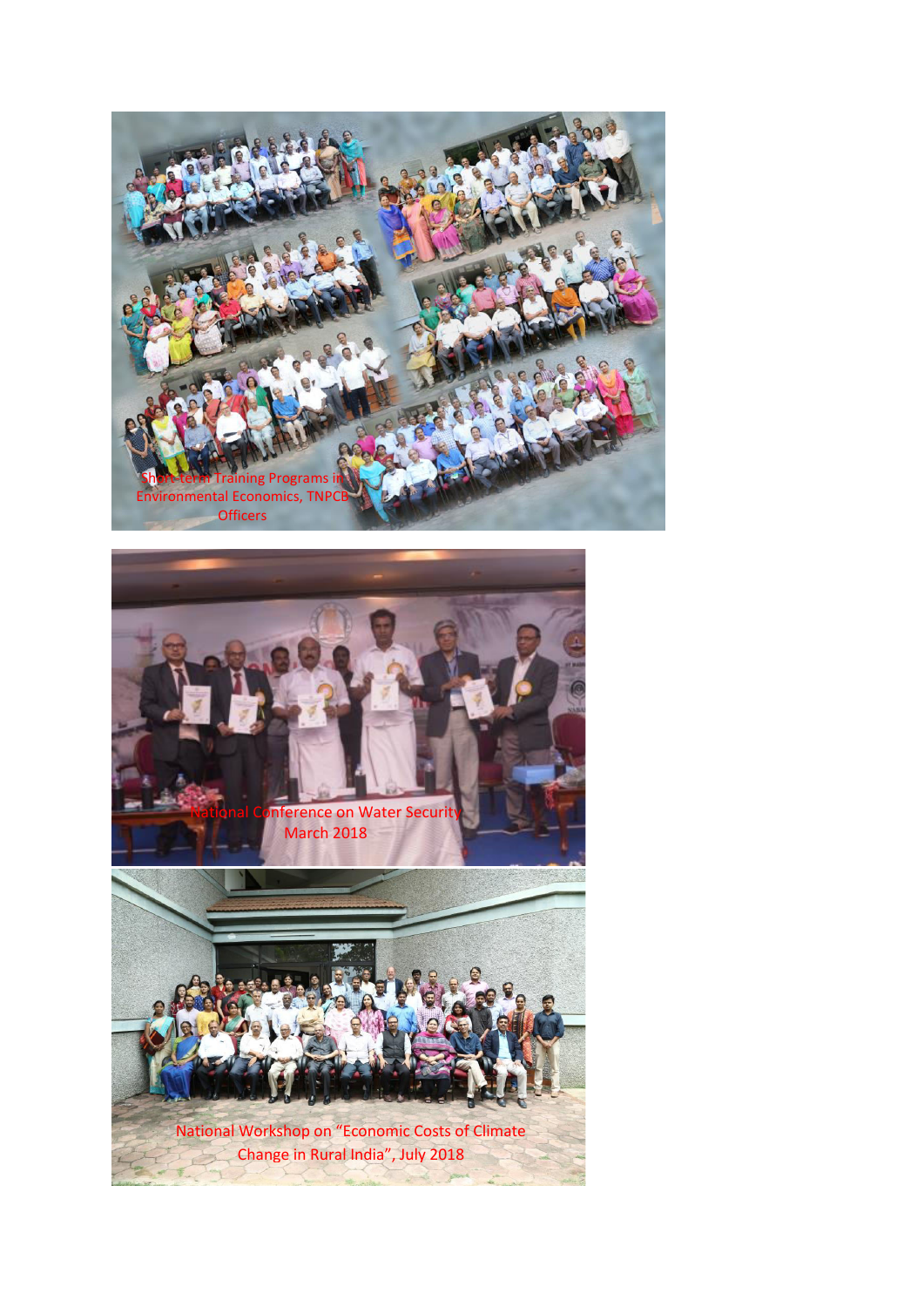### **Policy Notes**

The Centre provided periodic policy inputs to the Ministry on a range of issues:

- a) "Intellectual Property and Environmentally Sound Technologies", May 2012
- b) "Issues related to Environment, Ecology and Climate Change in the ToR of  $14<sup>th</sup>$  Finance Commission", April 2013
- c) "Inclusive Wealth Report 2012: Measuring Progress towards Sustainability", July 2013
- d) "India and APEC List of 54 Environmental Goods: Approach Paper", July 2015
- e) "Does Carbon Tax Make Sense: Assessing across Nations and Addressing Indian Perspective", February 2016
- f) "South Asia's Hotspots The Impact of Temperature and Precipitation Changes on Living Standards", July 2018

#### **Capacity Building, Dissemination and Networking**

- a) The Centre has brought out a number of *Dissemination Papers* on various environmental economics concepts written in simple language to reach wider audience. Some of the topics covered include: 'Biofuels and Sustainable Development', 'Urbanization and Environment', 'Behavioral Economics and Environment', 'Choice of Policy Instruments', 'Energy, Economy and Environmental Models', 'Value of Statistical Life', 'The Economics of Biodiversity', 'Environment and Development', 'Trade and Environment', 'Travel Cost Method for Environmental Valuation', 'Economics of Natural Resources', 'Green Economy', 'Common Property Resources and Collective Action'.
- b) The Centre has brought out a number of *Bibliographies* aimed at researchers and scholars working in the broad domain of environmental economics. The registered users after due declaration are given the option to access the full-length papers from the Centre. Some of the topics on which the bibliographies are written include: 'Economics of Forest Management', 'Trade and Environment', 'Climate Change and Adaptation', 'Air Pollution Impacts', 'Economics of Water Pollution', and 'Biofuels'.
- c) The Centre has brought out Newsletters ("*Green Thoughts*") twice a year to dissemination research and policy related information.
- d) The Centre invited scholars to MSE under the "*Visiting Researchers*" program for wider networking. Some of the scholars who visited the Centre for a period of one-two months include: Dr. Chandra Krishnamurthy (Umea University, Sweden); Dr. Suneetha (UNU-IAS, Tokyo); Prof. Peter Lambert (University of Oregon, USA); Dr. Pranab Mukhopadhyay (Goa University).